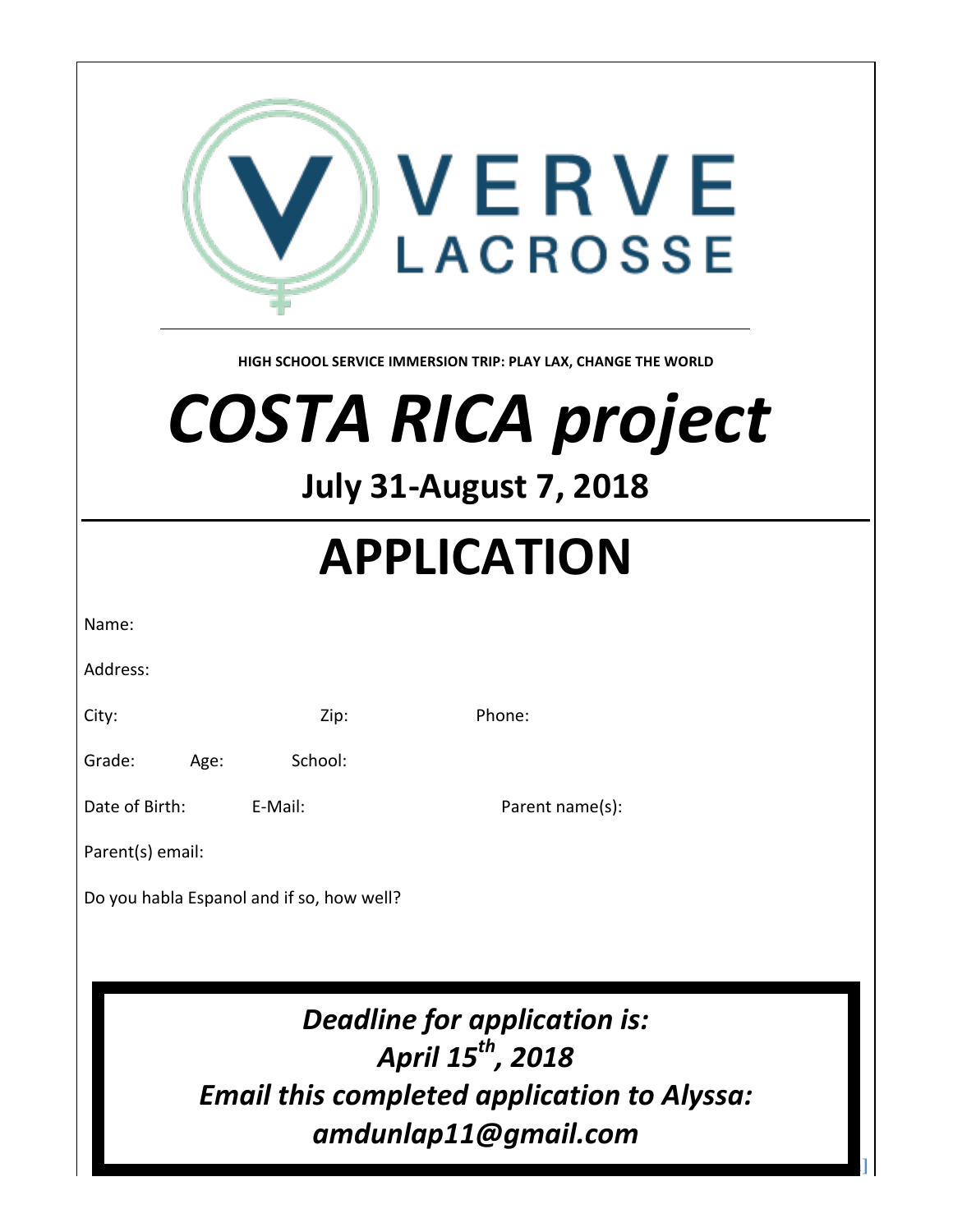## There is limited space. It is important that you turn in your *application AS SOON AS POSSIBLE* **Practice & Training dates TBD**

### Please answer the following questions to the best of your ability

1. Tell us about why you want to go on this trip and what you hope to get out of it?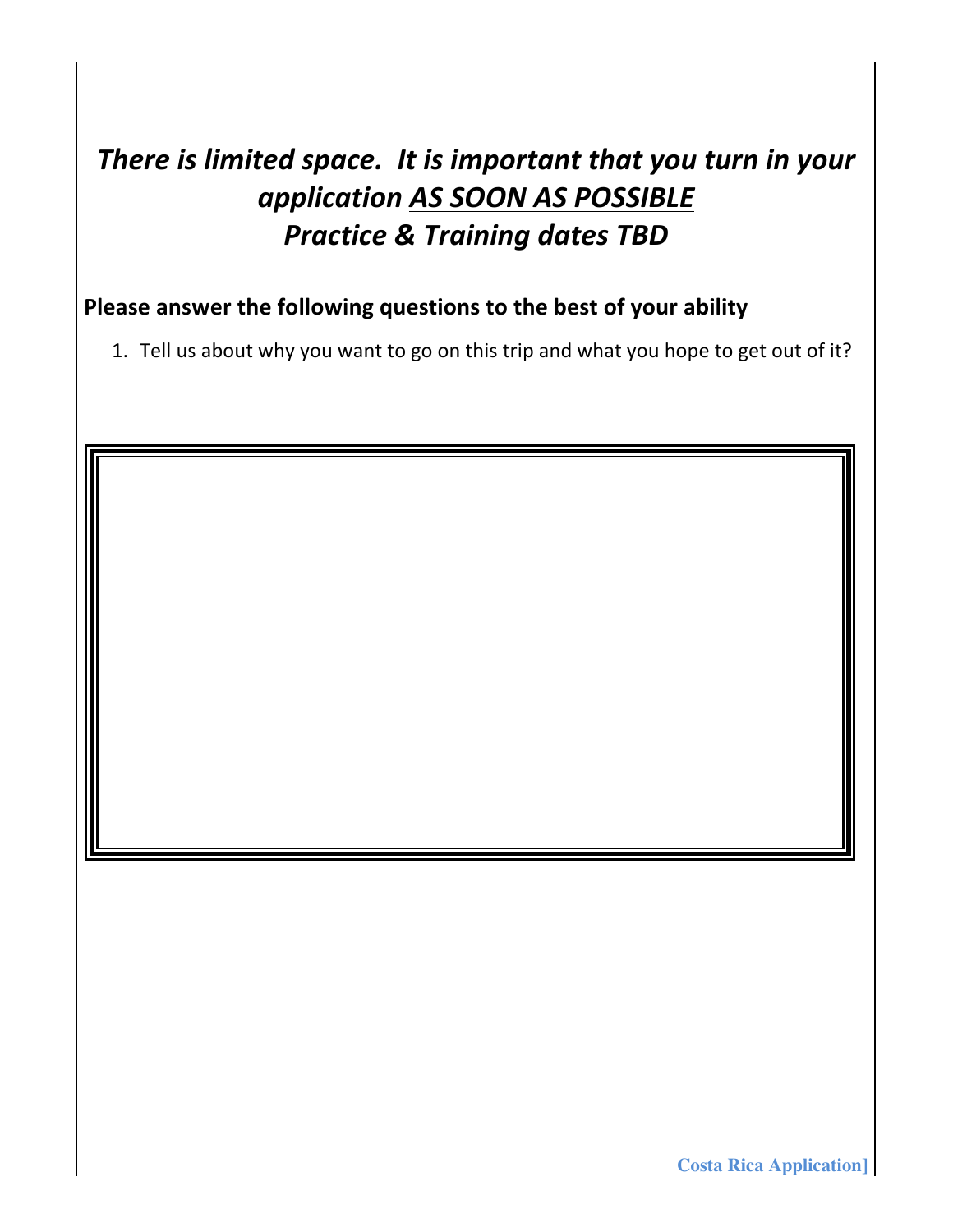2. What / who has been the biggest influence on your decision to apply to this trip? What do you find appealing about serving and playing lacrosse in Costa Rica?

3. Because we'll be working together as a team both on and off the field, please list and explain some of your strengths and weaknesses: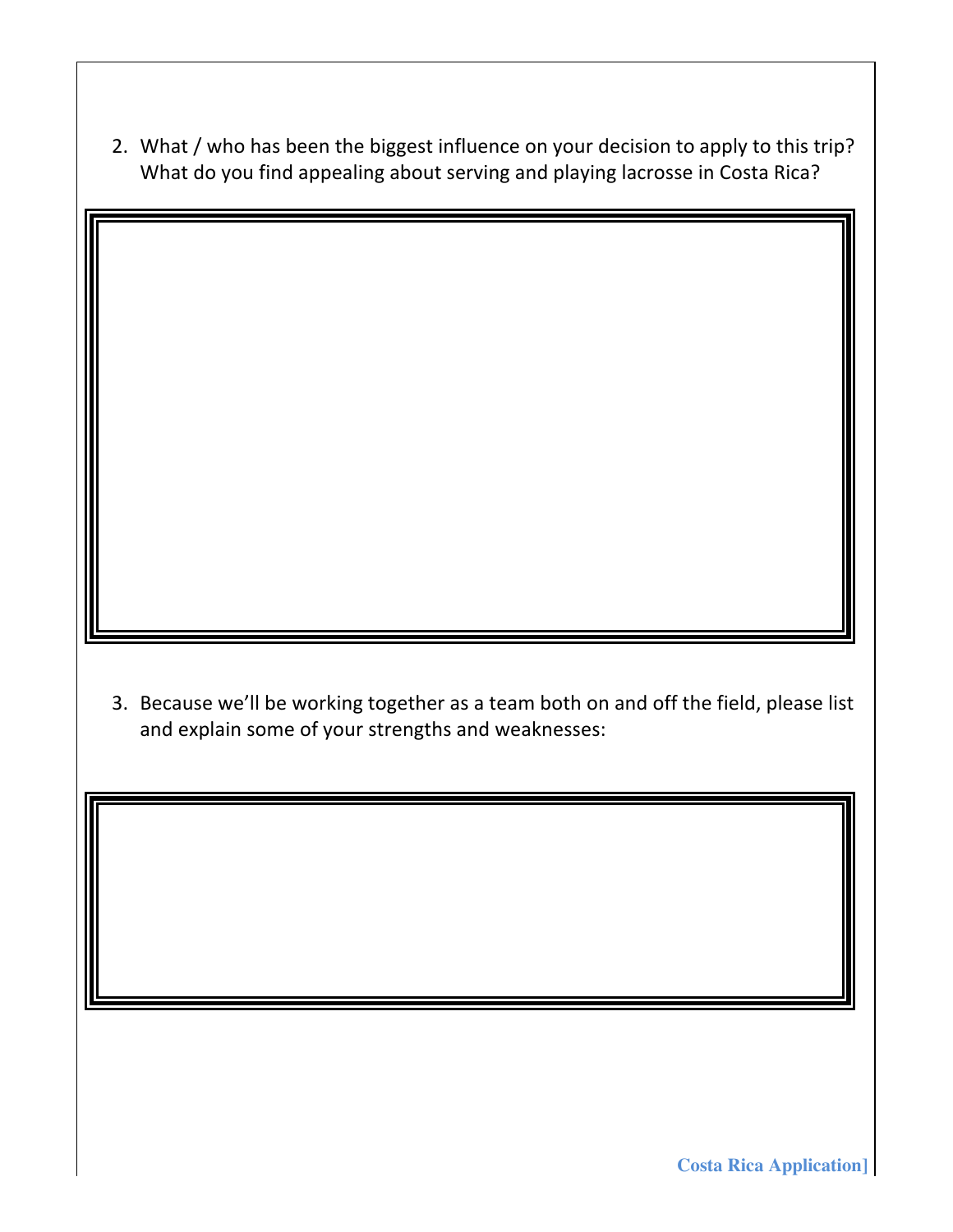4. Please list any experience you've had coaching, teaching, or working with young kids and why you found these to be rewarding experiences. If you haven't before, please explain why this is an experience you'd like to have:

5. Please list your lacrosse position and the lacrosse teams that you have played for over the past 3 years including any team or personal accomplishments:

We will be serving in many different ways: Please rank the kinds of projects that appeal to you: 1-5, five being the most appealing:

Youth Lacrosse Clinics: We'll be teaching elementary students the basics of lacrosse

Choose

Construction: We will be doing various building jobs, some of which may be physically taxing.

Choose

**Costa Rica Application]**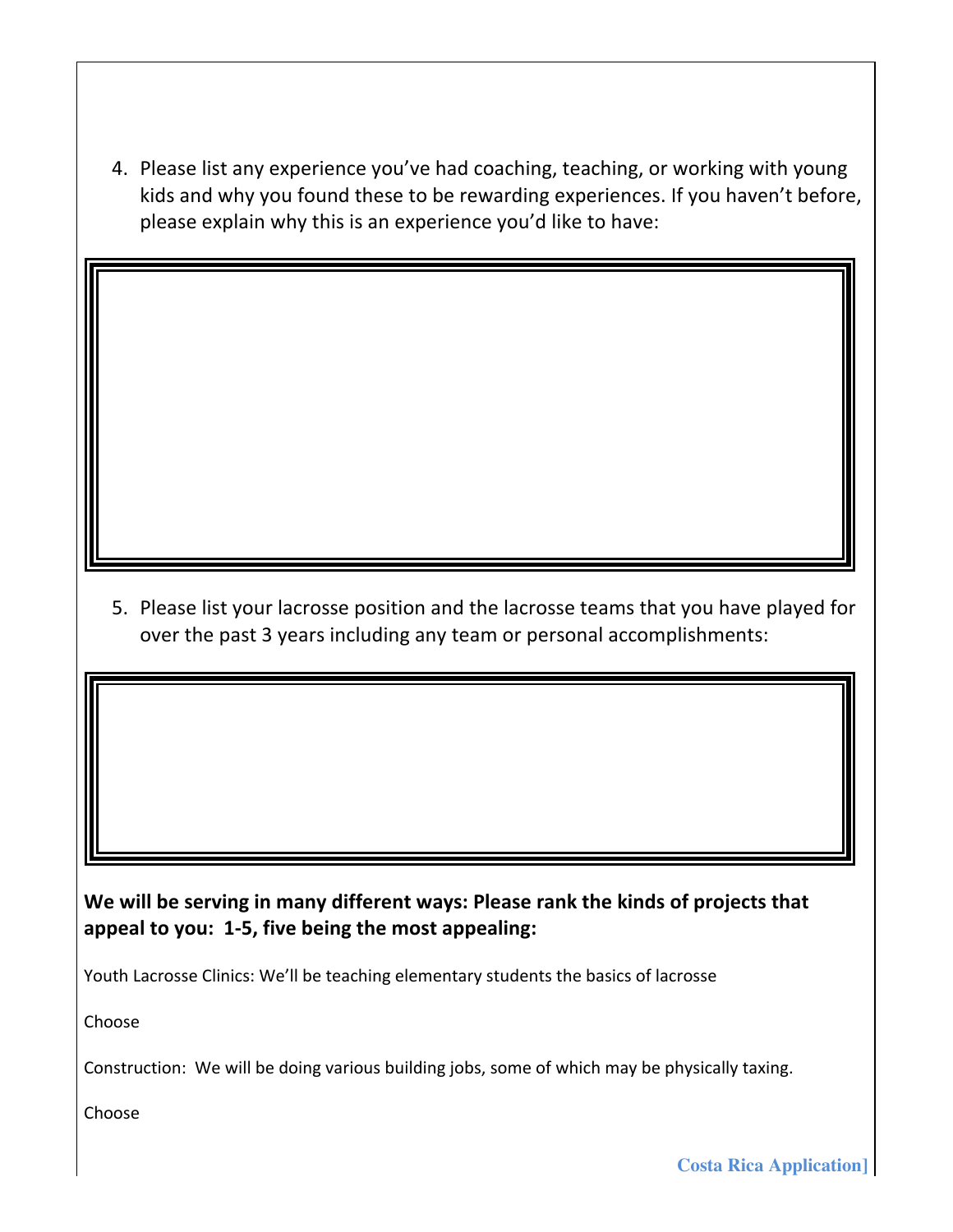#### Painting and other light construction jobs:

Choose

#### PLAYERS STATEMENT OF COMMITMENT:

I understand that the purpose of this trip is to serve others as well as play lacrosse. I commit to the vision and values of this trip, to working hard when it's time to work and playing hard when it's time to play.

I accept responsibility for my behavior on and off the field. I understand that what I do and say affects my teammates, school, and other people either positively or negatively.

I understand that I am a part of a bigger trip than just "me and my friends". I will participate in all events (daytime activities, night programs, meals) as instructed by the leadership. I will follow the following UNITY principles: 1. No one's done until we're all done, 2. Leave it better than you found it, & 3. Be "in it" together.

I will act with respect toward myself and the people and things around me including my coaches, my teammates, the people I meet, my opponents, and the spectators.

I will act with empathy. I try to understand what is going on in the hearts and minds of others and what is causing those feelings so that I can be supportive and encouraging. I ask, "How can I help you?"

I will serve as a role model at all times by talking politely and acting courteously toward coaches, teammates, opponents, officials, and spectators. I understand that it is a privilege to represent my family, school and community as a student-athlete.

I will give 100% effort to practices, games, and events. I understand that effort demonstrates my commitment to the team and my respect for my coaches and teammates. I will attend all practices and trainings.

I will display good sportsmanship. I acknowledge and applaud the efforts of others. I encourage my teammates with positive statements. I refrain from boasting to my teammates and 'trash-talking' to members of other teams. I accept defeat graciously by congratulating my opponents on a game well played.

Because I represent my family, school, and team, I abide by the policies, rules and guidelines of this trip, the team, parents, and coaches.

#### **Signed**

#### PARENTS STATEMENT OF COMMITMENT:

I understand and endorse the purpose of this trip: to help boys become men of empathy and integrity who will lead, be responsible, and change the world for good. I understand that this trip is more than just playing lacrosse but an opportunity for my son to see the world, experience life through others' eyes, and affect positive change.

I support the coaches by applauding behaviors in my child and teammates that demonstrate characteristics of integrity, empathy, sacrifice, and responsibility.

I acknowledge and appreciate every player's growth towards maturity and efforts toward establishing stronger relationships with teammates, coaches, and themselves.

I affirm my child and teammates when good character, healthy sportsmanship, and other-centered behaviors are displayed. I will not only affirm athletic performance or a victory.